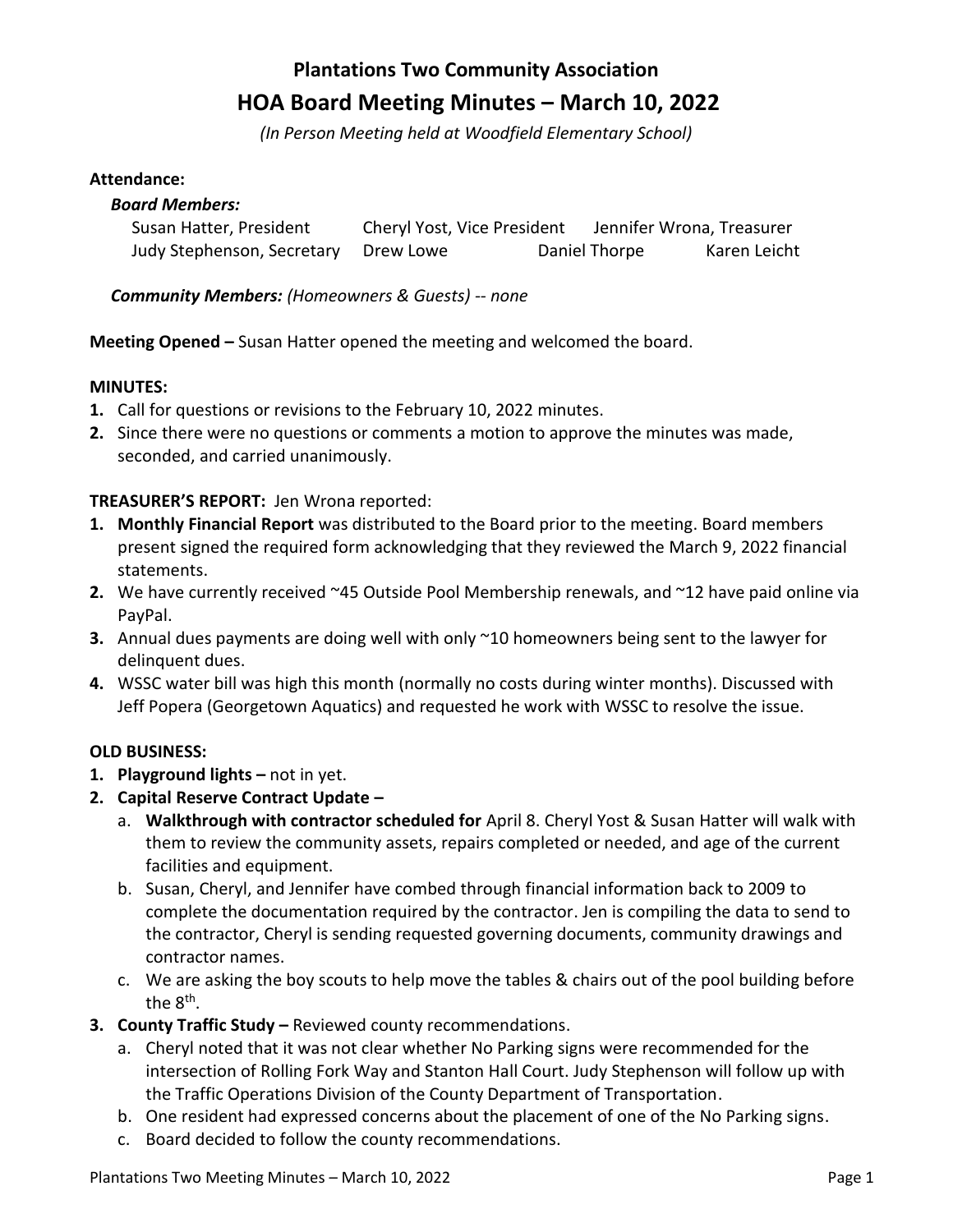**4.** Boy Scout Mulch Sale – the Board discussed options regarding closing the pool parking lot and decided to try to keep some of the parking available to residents prior to the weekend when the mulch is delivered. The parking lot will be closed on the weekend when the mulch is being delivered to minimize the risk of cars being damaged or blocking the trucks.

## **NEW BUSINESS:**

## **1. Annual Meeting (April 21)**

- a. Karen Leicht offered to create a flyer encouraging residents to run for the board.
- b. Board will send an eblast reminder and request nominations
- c. There is one 1-year vacancy and 3 3-year positions up for re-election.
- **2. Tennis Courts** update on crack repair and new net strap has been ordered.
- **3.** Shred Event Drew Lowe notified the Board that he will be hosting the annual Shred Event on April 23 from  $10 - 1$  in the pool parking lot.

## **COMMITTEE REPORTS:**

## **ACC Committee –**

- **1.** 1 revised resale certificate & 2 Home improvement requests completed.
- **2.** Discussed the May-June timeframe regarding beginning a contract for ACC exterior inspections compliance.

## **Pool Committee –**

- **1.** Received 2022 proposed contract from Georgetown Aquatics. Pricing may need to be adjusted once the county finalizes the new minimum wage.
- **2.** Working on consolidating rules & regulations to match up with the changes and reinstated policies and procedures that have approved for this year. Still have some pending procedures details to work out.
- **3.** New Red Pool Access Tags have been ordered.
- **4.** Pool Info Sheets will be reviewed for discrepancies before processing this season.

## **Name Committee – Chris Goodrich, Chair**

- **1.** Chris was unable to attend the March meeting. It was noted that the name committee has established a Facebook page.
- **2.** Board of Directors requested that any flyers created by the Name Committee will need to include a disclaimer from the Board.

## **Grounds Committee –**

- 1. Potential date for a committee community walk-through has been set for March 19.
- 2. Regular contractual Spring review will be held sometime in May or June.
- 3. Trash in Woods issue discussed
	- a. Who will handle cleanup, do communication to community re: children hanging out in the woods and leaving trash behind?
	- b. What should be done about the graffiti and trash in the woods where kids hang out?
	- c. Multiple neighbors regularly pick up trash throughout the neighborhood.
	- d. Possibility of posting pictures and information on our web page.

## **Meeting Adjourned**